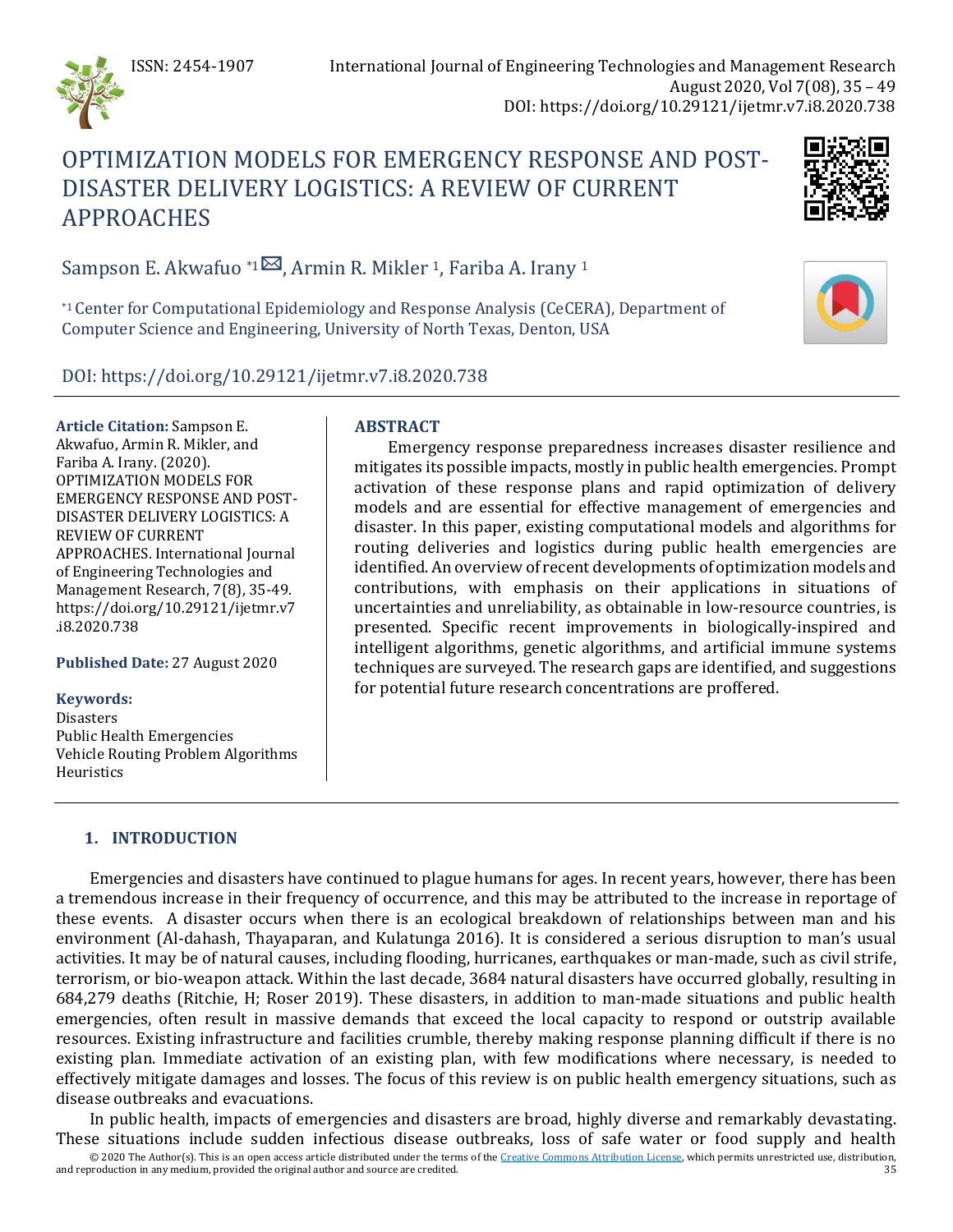consequences of large-scale societal conflicts. Public health officials play intrinsic roles in the disaster preparatory and delivery system. At the national level, they ensure mitigation of disaster impacts by preparing the response plan, for subsequent optimization. At the community level, they build disaster resilience by assessing the peculiar needs of the locality, in the event of disaster or epidemics outbreak and ensuring prompt implementation of the plan during the post-disaster period (Keim 2008). Operations of an emergency response plan, from the national relief products reservoir to the end-users, as obtainable in most Low and Middle-Income Countries (LMICs) are depicted in Fig. 1. An effective concerted emergency planning and response delivery activities involve at least six activities as described in (Center for Disease Control and Prevention (CDC): Emergency Preparedness Report 2016): These include (1) Community resilience: This studies the ability of the locality to withstand, adapt and recover from a disaster or public health emergency. (2) Countermeasures and Mitigation, involving all pro-active measures to ensure appropriate medications, vaccinations and interventions are ready; and delivering them as at when due, to alleviate impacts of these emergencies. (3) Surge Management, which involves the ability to re-route or re-allocate resources, to manage rapidly expanding large emergencies. (4) Information Management: this ensures the provision of accurate and timely information to the population about public health emergencies and expectations. (5) Biosurveillance, including the use of all available methods to survey, investigate and identify health threats, and lastly (6) Incidence management, which deals with activating and coordinating an effective response.



**Figure 1:** Operations of an emergency response plan in low-resource settings

Prompt activation of these response plans is imperative in reducing casualties during these situations. The activation ensures that medical countermeasures (MCMs) and other products are distributed to every person in need, directly to their locations, as quickly as possible. This reduces the severity of possible impacts of these events. In most low-resourced countries, the situation is immediately assessed by the responsible organization, and mobilization of resources and relief materials from Non-Governmental Organizations (NGOs) and foreign donors is embarked upon. This is usually coordinated by government agencies, such as public health departments (ogunwolu, L;Sosimi 2018). These activities include setting up emergency facilities/displaced person camps or Points of Dispensing (PODs), providing medical counter-measures and aids, scheduling transportation to the camps, and dispatching vehicles for relief supplies(Zheng, Chen, and Ling 2015). Logistics planning and routing of emergency management and deliveries, therefore, represent a very challenging task for public health response planners. It is a variant of Vehicle Routing Problem (VRP) and constitutes a combinatorial optimization problem. This and other variants of VRP has been found to be NP-hard. Therefore, polynomial-time algorithms to solve this problem are unlikely to exist unless P = NP (Kumar and Panneerselvam 2012). Unlike other variants of VRP, emergency response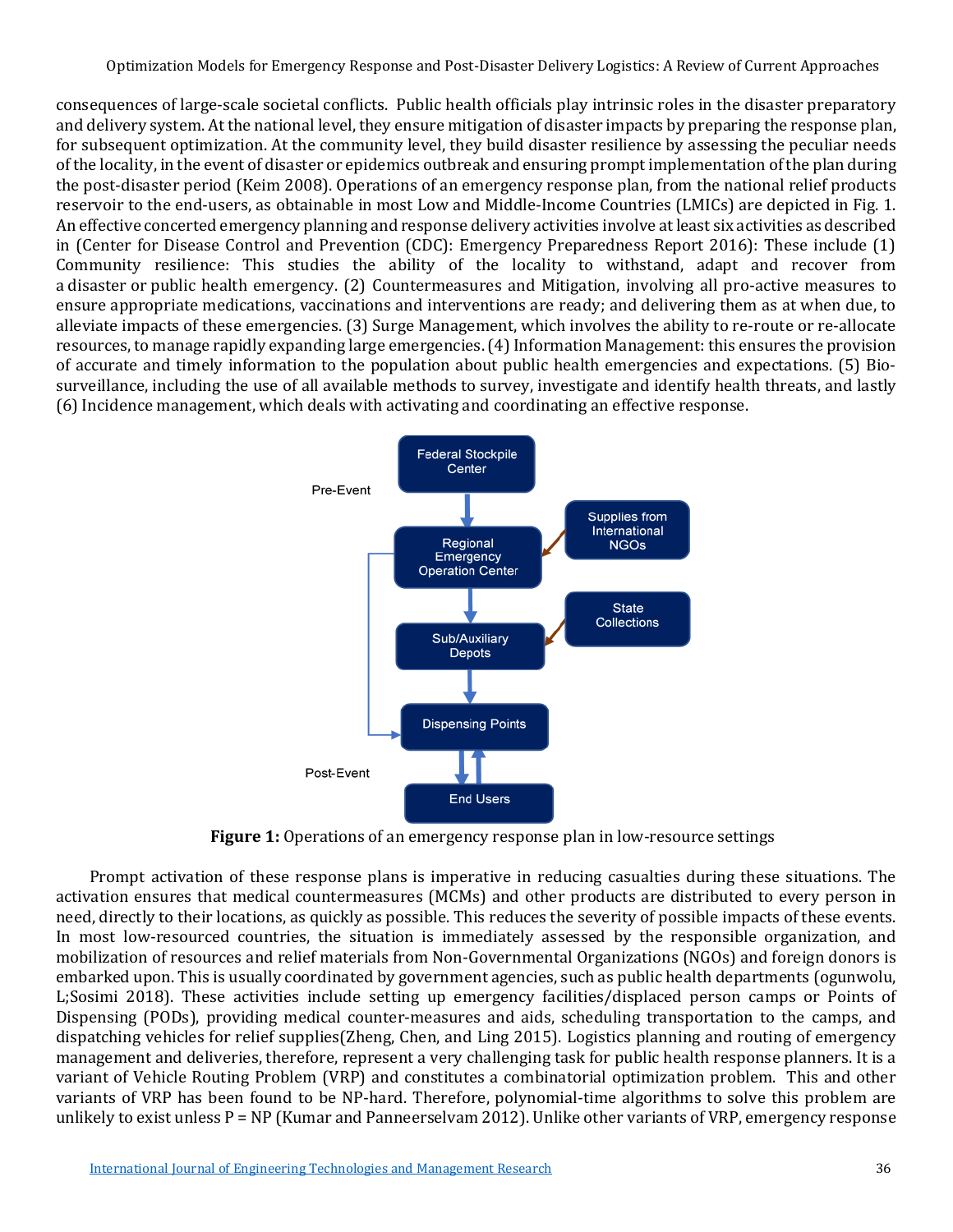planning and delivery present an arduous task, due to the following additional problems (Caunhye, Nie, and Pokharel 2012):

- 1) Unreliability and additional uncertainties: In a rapidly-changing situation, road networks, communication links and hitherto-available routes, may suddenly become unavailable. These infrastructures may not be wholly relied on during planning. There are also uncertainties in demand of affected locations.
- 2) Additional complex coordination issues: The involvement of many third parties, such as international non-governmental organizations, donor partners and local donations from some individuals or groups presents additional coordination issues. Accessibility to accurate real-time demand information becomes difficult in such situations.
- 3) Unpredictability in demand's changes: Hitherto available limited resources are often overwhelmed by spikes in demand. Existing emergency response plan may not cover these changes, due to their inherent unpredictability, coupled with supply changes and transportation capacity issues.
- 4) Prompt Delivery: There are some usual additional difficulties in achieving efficient and timely delivery during emergencies, due to changes in the transportation network.

A mathematical formulation of the general variant of the vehicle routing and logistics problem is presented in the next subsection. Optimization algorithms for Depot location-allocation are presented in section two. Section three discusses algorithms for optimizing route construction and route improvement, including evolutionary, artificial intelligence-based algorithms, and artificial immune systems. Other metaheuristic algorithms are presented in section four. Section five presents potential directions for future research and conclusion. The algorithms are reviewed under the following grouping: (1) Facility Location-Allocation Problem, (2) Routing Problem, and (3) Integrated approaches

#### **MATHEMATICAL FORMULATION OF THE GENERAL ROUTING PROBLEM**

The Vehicular Routing Problem essentially seeks to compute the optimal order of delivery routes, a fleet of vehicles must visit. It is denoted by an ordered list of locations or nodes in a graph. The prime objective is to find optimal routes for fleets of vehicles when visiting a set of sites for deliveries. Each location may have a unique demand representing the number or size of commodities required, or a time window in which the vehicle should arrive. It was initially introduced by Dantzig and Ramser (Dantzig and Ramser 1959) and different variations of VRP have emerged and generated a lot of interest over the years. The emergency vehicle routing problem is one of these variations and presents a challenging and complex task for public health officials.

VRP can, therefore, be represented by a graph  $G = (V, E)$  where V represents a set of vertex,  $V = \{0, 1, ...n\}$  and E is the set of edges  $E = \{ [i, j]: i, j \in V \}$ . The central depot, Emergency Operating Center (EOC), or receiving, staging and storing (RSS) center is the location where all vehicle routes must start, and can be denoted by the index  $0 \in V$ and each  $i$  in V is a location or sub-depot that needs to be visited to deliver relief supply. This implies that  $G$  is constructed as a complete graph. Therefore, any of these locations can be reached directly from the depot or through adjacent locations for a cost. This cost represented as a matrix,  $C_{ij}$  is defined as part of the set  $E$ , and corresponds to the cost of traveling between locations *i* and *j*. When  $i = 0$ ,  $C_{ij}$  represents the cost between the depot and location j. Even though it may not be realistic in all settings, it is assumed that this cost is always symmetric,  $C_{ij} = C_{ji}$ , and satisfy the triangle inequality:  $C_{ij} \le C_{ik} + C_{kj}$ ,  $\forall i, j, k \in V$ . Usually, the upper bound of  $C_{ij}$  is denoted by *z*, and is the maximum acceptable total travel time per route. Let  $x_{ij}$  be the decision variable, where  $x_{ij} = 1$ , if there is a vehicle, v, which serves location *j*, from depot *i*; and  $x_{ij} = 0$  otherwise. The primary objective of the general VRP, according to (Urbanovsky 2018; Gai et al. 2015), is to find a solution, which will minimize the total cost and number of routes required to serve all locations within the allowed time. This is formulated below:

$$
\min \sum_{i \in V} \sum_{j \in V} C_{ij} x_{ij} \tag{1}
$$

Subject to: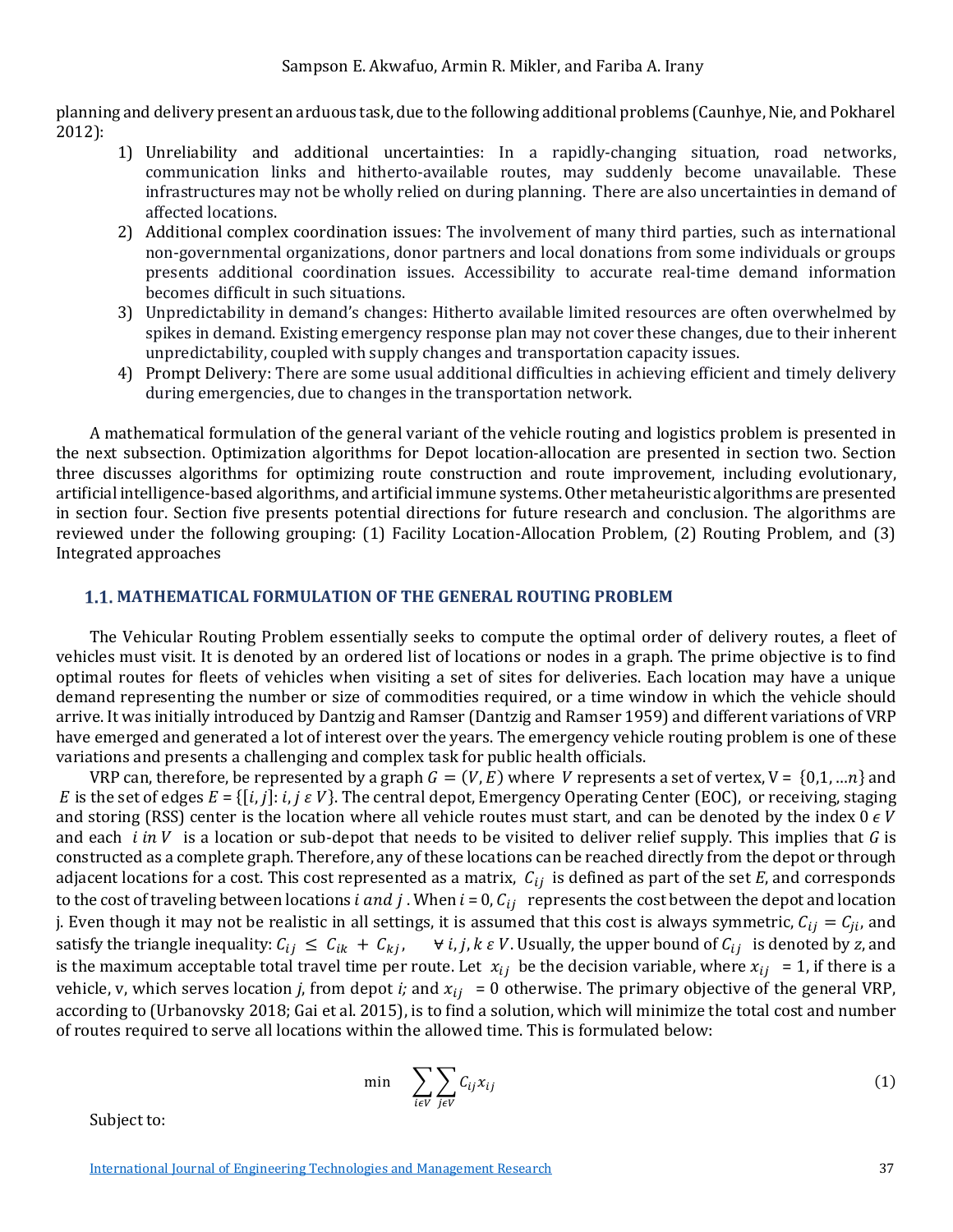$$
\sum_{i,j\in V} x_{ij}^{\nu} \le 1 \qquad \forall i,j,
$$
\n(2)

$$
\sum_{i,j,k \in V} \pi x_{ijk} \le z \tag{3}
$$

$$
\sum_{\substack{i\in V\\n}} x_{i0} = \sum_{j\in V} x_{0j} = k \tag{4}
$$

$$
\sum_{i \in V} d_i \le \tau r_i \tag{5}
$$

$$
\sum_{i \in S} x_{ij}^{\nu} \subseteq r(S), \forall S \subseteq V\{0\}, S \neq 0, \nu \varepsilon
$$
 (6)

$$
x_{ij} \in \{0,1\} \qquad \forall i, j \in V \tag{7}
$$

The prime minimization objective is as shown in equation (1). Constraints (2) ensures that exactly one route enters and leaves each vertex associated with a node. The total travel time for any route is less or equal to the maximum allowed travel time, z. This is represented by constraint (3). For the general variant, constraint (4) indicates that the number of vehicles leaving the depot is the same as the number entering the same depot. However, our focus is on disaster and emergency management, this variant does not include the optimization of routes back to the depot. Constraint (5) is the capacity constraint. It ensures that the total demand on each route does not exceed the vehicle's capacity, assigned to that route. Constraint (6) ensures that there is a road or connection between different routes.  $S$  is a route and part of the entire multi-depot network. Constraint  $(7)$  is the integrality constraints, ensuring that the decision metric lies between zero and one.

#### **2. OPTIMIZATION MODELS FOR EMERGENCY FACILITY LOCATION**

Accurately placing emergency facilities, such as depots, displaced persons' camps, shelters, etc to ensure optimal usage during public health emergencies is an intrinsic part of emergency management and logistics problem. Many factors are taken into consideration when planning the location of these facilities. These include the topography of the location, accessibility to different types and capacities of vehicles, road network to the location and proximity to potential end-users. There are usually four approaches to the problem, depending on the planners' perception of the problem: deterministic, dynamic, stochastic, and robust facility location problems. Establishing a single facility, to cover a maximum number of individuals or demand points is a simple form of facility location-allocation problem, introduced by studies in (Church, R. Velle 1974). However, finding the best locations for multiple sites is an NP-hard problem, as shown by studies in (Boonmee, Arimura, and Asada 2017), with the addition of smaller backup locations. For a deterministic location problem, different models are used. One of these is the *minimax* model, aimed at minimizing the transport cost for potential locations to end-users, and maximizing *Dm*; the possible number of facilities or depots.

Let *i* a be a demand node belonging to a set of nodes *I* and  $(i \epsilon I)$  and *j* represents a candidate facility site  $(j \epsilon J)$ . For decision variables,  $x_i = 1$  if a facility is located at an eligible site *j*, and 0 otherwise.  $y_{ii} = 1$  if a facility *j* services demand point *i* and 0 otherwise.  $d_{ij}$  represents the distance between the POD *i* and the candidate facility location *j*. This Euclidean distance is calculated using Haversine formula and presented as a distance matrix (Anisya and Swara 2017).  $w_i$ refers to the total demand of POD *i*.  $j_{max}$  is the total capacity of facility *j* while  $D_m$  is the maximum number of facilities that can be acceptably placed within the region of interest. The facility allocation problem can therefore be mathematically formulated as:

$$
\min \operatorname{loc} \quad = \sum_{i} \sum_{j} w_{i} y_{ij} d_{ij} \tag{8}
$$

 $\sum_{x}$  $\iota$  $\leq D_m$  (9)

 $\sum Y_{ij} = 1 \forall i \in I$  (10)

Subject to

[International Journal of Engineering Technologies and Management Research](https://www.granthaalayahpublication.org/ijetmr-ojms/index.php/ijetmr) 38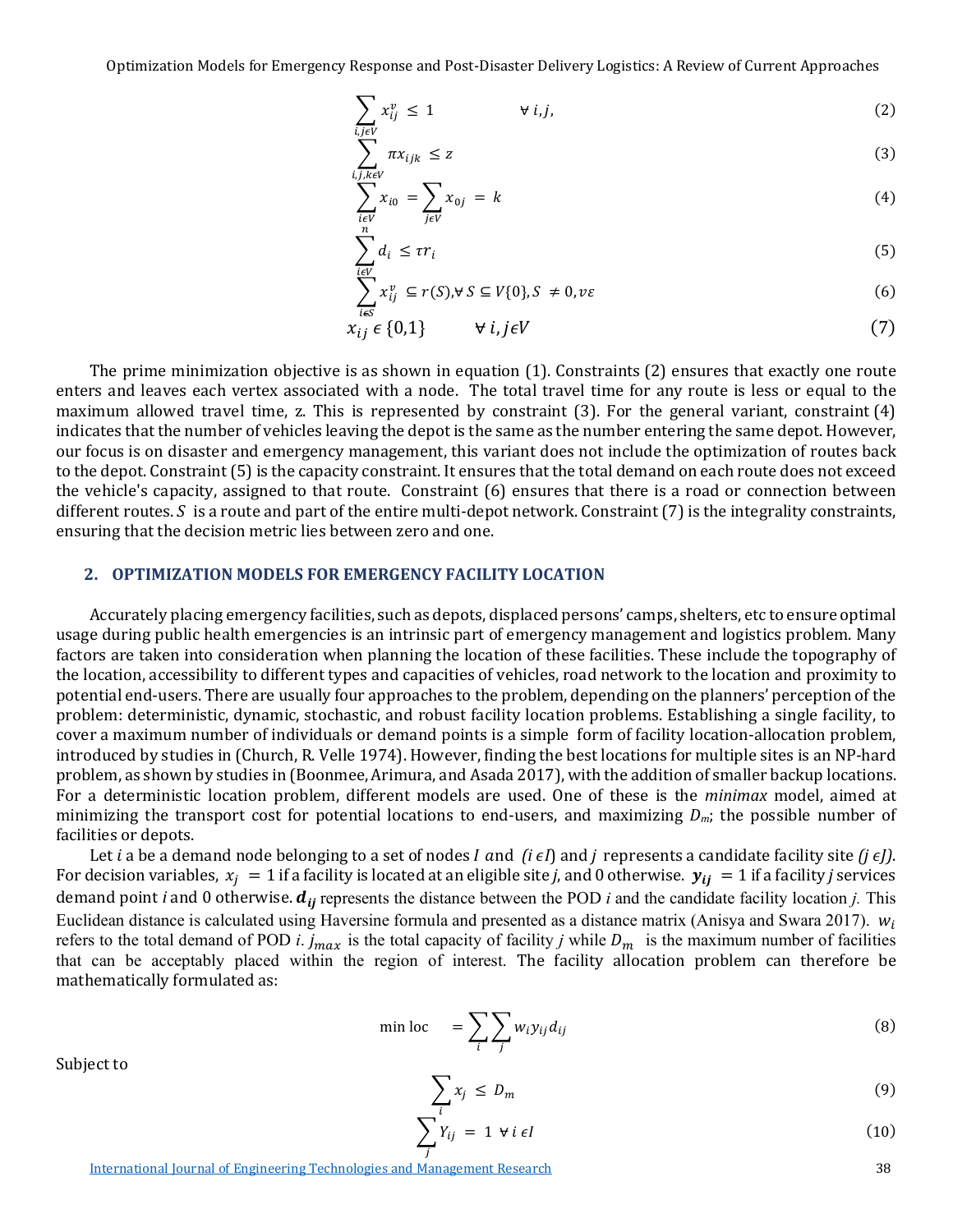Sampson E. Akwafuo, Armin R. Mikler, and Fariba A. Irany

$$
\sum_{i} w_{i} Y_{ij} \le j_{max} X_{i} \; 1 \; \forall j \in J
$$
\n
$$
(11)
$$

$$
x_j, Y_{ij} \in \{0,1\} \ \forall \ i, j \tag{12}
$$

The objective function (8) minimizes the total distance between POD locations and candidate facilities. According to Constraint (9), the total number of facilities located at site *j* will be, at most, equal to  $D_m$  the maximum number of possible facilities. Constraint (10) ensure that each POD *i* is assigned to a facility, j, while constraint (11) allows assignment only to sites where an acceptable facility is located, and ensure that capacity of the local facility is not exceeded. The binary conditions for the model variables are maintained by constraint (12).

An exact method for solving a single-source, but two-tiered facility location problem was suggested in (Tragantalerngsak, Holt, and Ronnqvist 2001). Two echelons of facilities exist and facilities in the second echelon have limited capacities, and can be supplied by only one facility in the first echelon. A branch and bound algorithm based on Lagrangian relaxation is proposed. A similar but updated hybrid model for competitively locating new facilities and determining roles of each of the facilities is later proposed in (Bagherinejad and Niknam 2018). The authors proposed an algorithm for adjusting locations of facilities, which may involve closing down some facilities, while opening new locations, in accordance with newer information. The model is solved using a combination of Tabu Search and exact methods. The performance is compared with Karush Kuhn-Tucker upper bound conditions. Several factors are considered when planning real-world emergency facility location, mostly in large-scale operations. These include service priorities, redundant facilities and the dynamics of candidate locations, according to studies in (Boloori Arabani and Farahani 2013). Here, the authors suggested the consideration of trade-off between making location changes and cost of relief transportation to demand points. Some models are only concerned with allocation of facilities to ensure maximum coverage, while few of the suggested algorithms include relief distribution routing. These include approaches suggested by studies in(M. Shen, Dessouky, and Ordóñez 2007), (Alenezy 2020) and (Balcik and Beamon 2008). Maximal covering location models with are formulated and suggested in (Walia et al. 2018; Y. Han, Guan, and Shi 2011; L. Shen et al. 2019) includes some routing models for relief distribution. Some facility location models combine relief distribution and stock-prepositioning, aimed at achieving cost minimization. Studies in (Rawls and Turnquist 2010) and (Mete 2010) include some stochastic procedures for considering uncertainties in demand, stocked supplies, supplies as well as uncertainty regarding transportation network availability.

#### **GENETIC ALGORITHMS FOR FACILITY LOCATION**

Genetic algorithms (GA) are approximation approaches for solving combinatorial problems. They are based on Charles Darwin's principle of natural selection and the survival of the fittest in optimization. A GA works through series of genetic operations including crossover and mutation, in a pre-selected population, and selects the most appropriate offspring to pass on to next generations. To produce these offsprings, GA uses the natural selection process where the fittest individuals are selected for reproduction. It involves other procedures, such as a representation of chromosomes, the creation of initial population, reproduction and local search improvement. Binary strings are most often used to represent chromosomes in the GA technique. An integer string of length *N* may be used to represent the chromosome. Each gene in the chromosome represents the node in a facility allocation problem and the sequence of the genes in the order of visiting these locations.

Some GA heuristics models suggest the consideration of the probability of catastrophic occurrence for a region, when planning locations of rescue center. Studies in (Wang, D., Zhang 2006) propose a mathematical model with an embedded genetic algorithm for consideration of probability of disaster occurrence, using data from disparate sources. A mathematical model with an embedded genetic algorithm was proposed. The use of a capacitated GA and p-median approach in solving the general variant of facility location problem is suggested in (Mangla, Akhare, and Sanjay 2015). The p-median problem is a specific type of a discrete location model, where *p* facilities to located such that demand-weighted average distance between a demand point and the selected facility is minimized. A study of extended emergency facility location problem is presented in(C. F. Han and Zhang 2009) . The problem is modeled as an IP situation, and a GA is proposed where each chromosome is represented by the serial number of each target's emergency facility. The population crossover is obtained by using a changeable mutation probability. They integrated a GIS-based intelligent search method with a GA, aimed at obtaining an optimum spatial approach is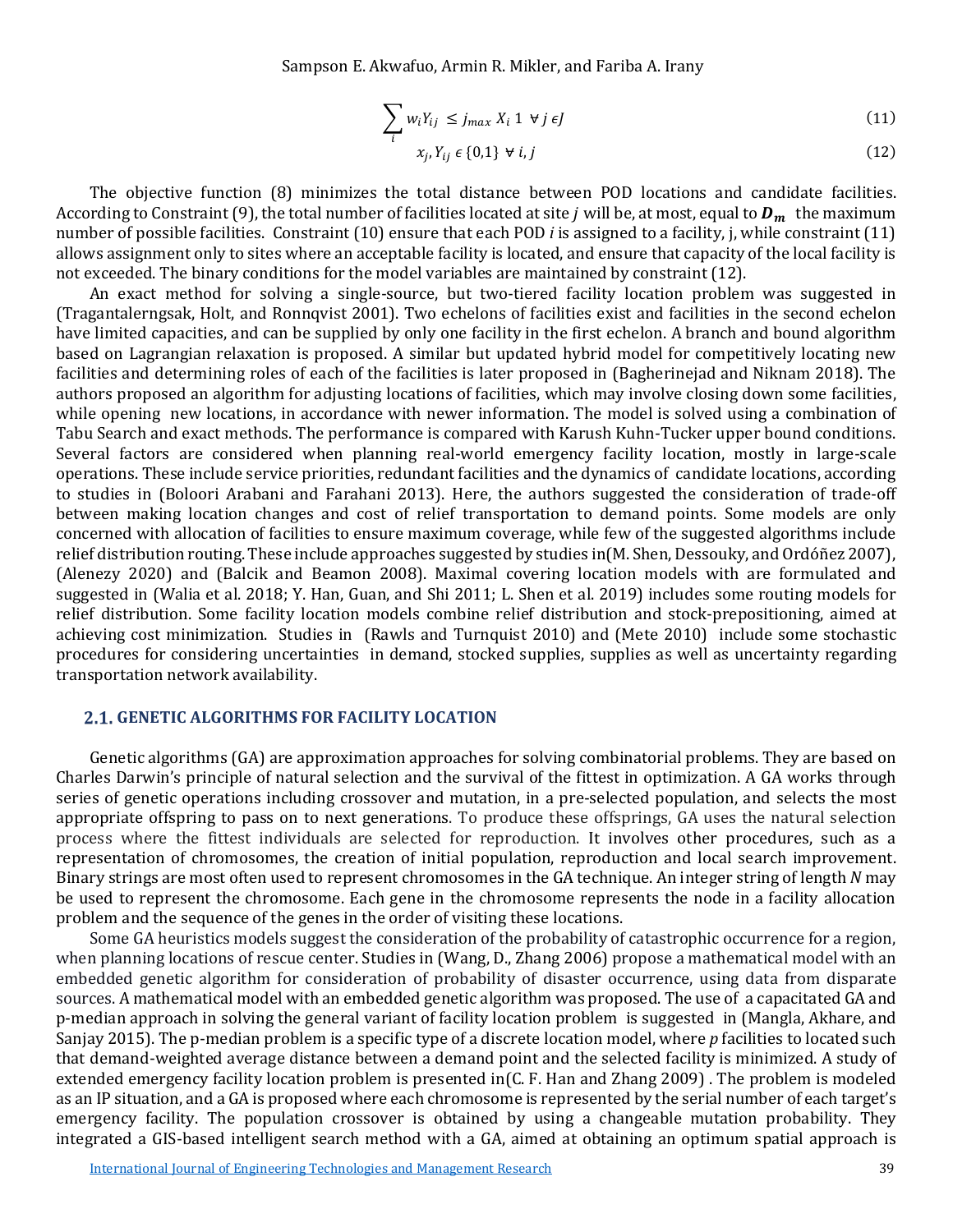suggested (X. Li and Yeh 2006). Barzinpour et al (Barzinpour et al. 2014) proposed a similar model for bi-objective optimization of location-allocation in disaster relief planning and logistics. It aims to minimize the total costs of distribution, in terms of distance and transportation logistics, while maximizing the least rate of the satisfaction in distribution network. From these and other related publications, it can be deduced that GA are in the majority of facility location methodologies for emergency management. There is, however, opportunities for piloting new metaheuristics approaches, mostly hybridization of the GAs with other methods, such as machine learning and artificial intelligence-based approaches to possibly enhance performance.

## **3. ROUTE CONSTRUCTION AND IMPROVEMENT MODELS**

Route construction is an intrinsic part of emergency management and logistics delivery. It involves finding the optimal order to visitation to all nodes in a selected cluster. It exploits all nodes in a given central facility location and independently constructs route through members of that cluster. Routes are checked to ensure compliance with demand constraints and vehicle capacities. Although some studies combined the two processes, most approaches adopt a two-step heuristic mechanism, where route construction precedes route improvement (Campbell, Vandenbussche, and Hermann 2010; Pichpibul and Kawtummachai 2013; Chen, Hsueh, and Chang 2006). The route construction phase generates initial feasible routes. These are inputs into the route improvement phase. In this phase, a heuristic permutation of selected *b* routes is considered and *k* locations are interchanged in the cross-mix mechanism. It evaluates all possible string lengths between a pair of routes, and increase *k* when an evaluation cycle has been completed without identifying an improvement move. Hence, at each iteration, the results are evaluated until no more improvements or the seed is reached. It evaluates all the possible moves and implements the best one.

Dynamic vehicle routing problem (DVRP) has been suggested as a viable alternative for managing public health emergencies and natural disasters in LMICs. It is a class of VRP that handles requests from locations in real- time. It combines the two steps of traditional VRP (Planning and Execution) into a dual, same time process(Pillac et al. 2013). The concept of immediate request, which includes a call or demand from an affected location and requesting to be serviced as early as possible was first introduced by Psaraftis in (Psaraftis 1980). This will, therefore, induce an immediate re-planning of current vehicle route. The most common source of dynamic request in emergency vehicle routing management is the online arrival of customer requests when vehicles are already in operation. The online request system is continually monitored for arrivals, at the control station. These requests are usually demand for goods, an evacuation call or request for public health services as shown in (Hvattum, Løkketangen, and Laporte 2007; Ben-Akiva et al. 2012; Sever et al. 2018). Chen et al (Chen, Hsueh, and Chang 2006) proposed the use of critical nodes in a real-time, but time-defendant VRP, which was formulated as series of mixed-integer programming. Critical nodes are used to delineate the scope of remaining locations in a time rolling horizon. They also serve as points of dispensing (PODs) and service time at these nodes vary depending on the most current information received at the time of arrival of the vehicle. Vehicles routes, duration or travel time, and departure times were treated as decision variables. A technique for choosing optimal departure time and route selection heuristics was developed. To efficiently handle uncertainties in real-time, during emergencies, (Radianti et al. 2014) proposes a Dynamic Bayesian Network (DBN) to capture and process hazard and crowd dynamics. The model is based on a spatiotemporal probability. It is made up of processes for accessing the hazard of the location, the risk model of the possible routes and a flow model. Each model is subject to Markov conditions and used to predict the behavior and movement of individuals at the affected locations. A Markov condition assumes that every node in a Bayesian network is conditionally independent of its non-descendent or directly connected nodes. By using the hazard mode, the relationship between the POD location and the hazard status of the road network leading to the location are tracked and predicted. A hazard model computes the probability of the probability that the locality experience a disaster within a particular time-period. Hence, the probabilistic risk level of each location can be tracked from the model. This information is used in effectively updating the routing network, thereby minimizing the overall fatality network. Where there is a substantial absence of information about demand points and affected locations, a periodic dynamic methodology may be used. Such a periodic re-optimization process is highlighted in (AbdAllah, A.M; Essam, D. L; Sarker 2017), and provides an effective approach when number of nodes grows rapidly. The study by Che-fu et al (Hsueh, Chen, and Chou 2008) improve on the use of critical nodes and suggest demands consideration at each critical node. Any effective method for routing relief logistics following disasters, should include alternative depot locations, assuming these depots or ad-hoc storage centers become unavailable. Since demands and even supplies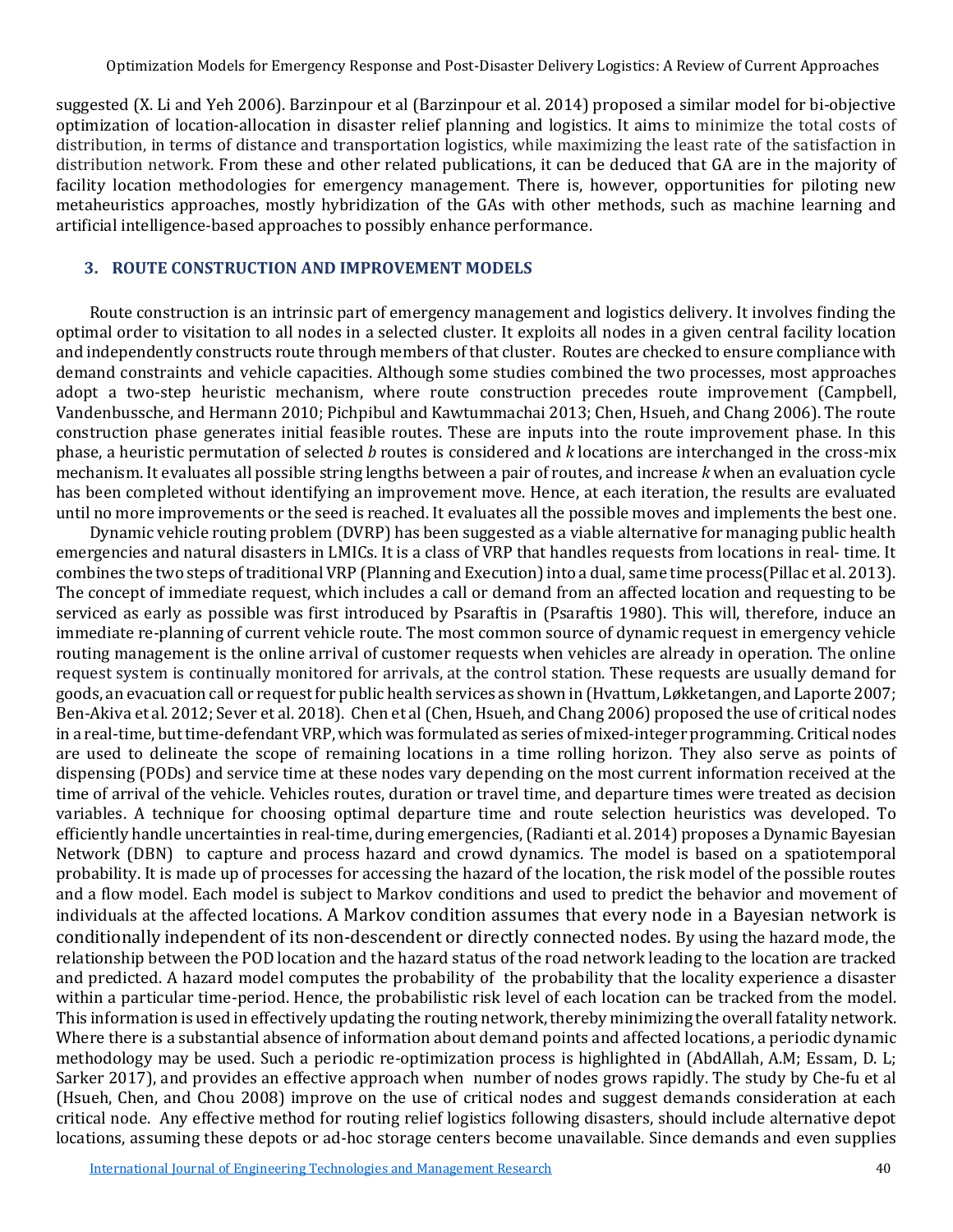vary in real time in such situations, vehicles may route to a critical node in the first instance, while servicing all locations along the route.

#### **EVOLUTIONARY APPROACHES**

Some Genetic Algorithm-based approaches have been developed for effective management of emergency logistics. A hierarchical GA approach in which local optimum is achieved by a bottom algorithm in a subnet, while a global optimization is attained by using a top GA technique in the whole network is suggested in (Ma, Ye, and Hou 2011). It strives to maintain a balance between a GA random search for global search capability and a search efficiency using a narrow search technique. A rather complex approach for solving multi-items, such as different depots, during emergencies is proposed in (Lin et al. 2012). It uses multi-objective integer programming model to formulate a split delivery strategy. Soft time constraints and multi-period routing were considered in the new model's implementation. Studies in (Jotshi, Gong, and Batta 2009) proposed the use of data fusion, which greatly enhances information collation and analysis in a disaster scenario. This enables Emergency Response Centers to interpret and use massive amounts of data, including reports of current status of the locations, casualties, structural damage, road and traffic conditions.

### **OTHER BIO-INSPIRED AND INTELLIGENT ALGORITHMS**

Artificial intelligent-based algorithms and methodologies have continually demonstrated capabilities for solving many real-word problems. They integrate many learning techniques and adapt to fast-changing situations, thereby helping to overcome some computational constraints and achieve faster results. These approaches have been proven to be very effective in obtaining optimal results for many variants of the vehicle routing problem(Simić and Simić 2012). Biologically inspired algorithms are motivated by biological mechanisms and are based on living beings' behaviors or observed natural phenomen. They include ant colony optimization, genetic algorithm, particle swarm optimization, evolutionary algorithms, neural networks and artificial immune system-inspired algorithms(Prasanth and Kandikonda 2015). However, few proposals for their applications in emergency settings have been suggested. Some of these well-known approaches and recent research publications on these techniques are highlighted below.

### *3.2.1. ANT COLONY OPTIMIZATION*

Many approaches to emergency rescue operations and other response activities are based on some forms of ant colony optimization (ACO). It models the behavior of ants and other social insects and aids in the development of algorithms to solve difficult mathematical problems. It provides an advanced degree of reliability for obtaining shortest distance routing in EMVRP. ACO was initially proposed as an ant system by Dorigo at al (Bonabeau, E; Dorigo, M; Theraulaz 2000), and several variations have been suggested. These include changing rules of random search, to increase available space in the original ACO (Yu, B; Yang, Z; Yao 2009), introducing *N-*opt (*N≥2*) level of searches, and its applications in a dynamic environment, such as an immigrant system modeling (Yang, S; Tinos 2007), and clustering of locations near selected phenomenon points(Gao, S; Wang, Y; Cheng, J; Inazumi, Y; Tang 2017). Ziyao li(Z. Li 2010) proposes a methodology for ranking of pheromone, based on elite ant visibility, thereby increasing the speed of convergence. It employs pheromone trail updating, where specified equations and local rules are used to intermittently adjust the route. An enhanced ant colony optimization, with an application of K-means for grouping regions of interest, is proposed in (Xu 2018). It uses crossover mechanics to improve solutions, in dynamic situations and could be used for emergency response planning.

[International Journal of Engineering Technologies and Management Research](https://www.granthaalayahpublication.org/ijetmr-ojms/index.php/ijetmr) 41 (41) The last mile distribution problem, which deals with serving population in need, through timely provision of relief materials from existing distribution centers, using a fixed set of homogenous vehicles is studied in (Ferrer, Ortuño, and Tirado 2020). There are provisions for seamless vehicle replacement, as there are chances that aid may be attacked while traveling or some parts of the road may become inaccessible due to the disaster. An ant colony optimization-based methodology is proposed, with two types of ants symbolizing vehicles and humanitarian aid kits and four types of pheromones, which is an indication of previous ants. The methodology aims to minimize six different attributes of Time, Cost, Equity, Priority, Security, Reliability. A methodology for providing nearby supplies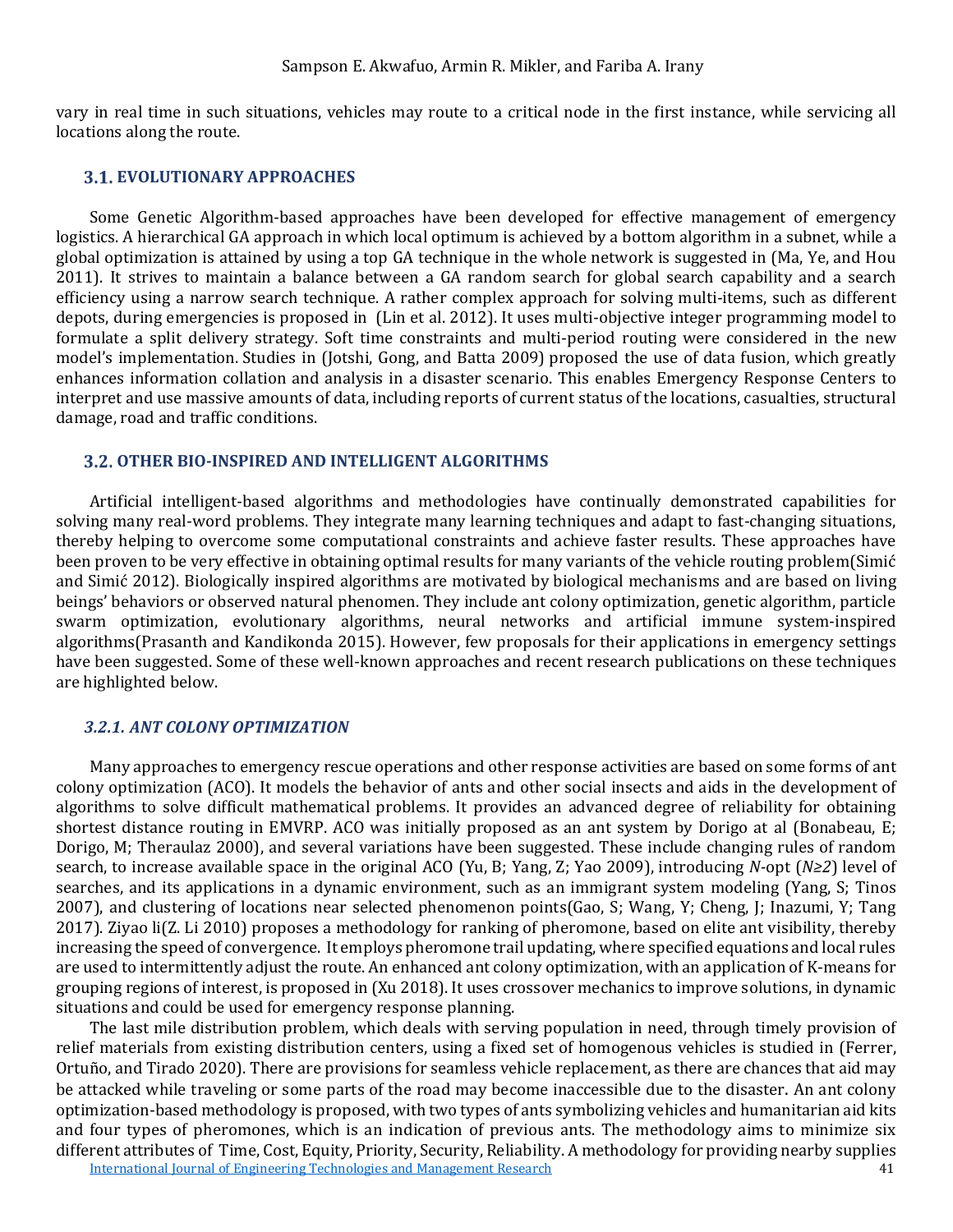to anticipated new locations, such that eventual requests from these locations can be effectively serviced in real-time is proposed in (Xiang et al. 2020). This approach is termed ant colony optimization-based demand coverage diversity method (ACO-CD) and helps to maintain the multifariousness of location's requests at the next time slice by ensuring there is always a location close to the newly emerged location, which will result in low traveling cost. The demand coverage diversity adaptation method ensures that the optimizer can efficiently respond to the newly appeared customer requests by maintaining the heterogeneity of the covered locations in the route.

Path selection is one of the fundamental problems in emergency logistics management. Y. Yuan and D. Wang (Yuan and Wang 2009) propose two mathematical models for solving this problem and selecting the best path in large-scale emergencies. The first model aims to minimize travel time in a route, taking into account that the travel speed on each arc may be affected by different levels of disaster effect. The travel speed on each arc is modeled as a continuous decrease function with respect to time. A modified Dijkstra algorithm was proposed to solve the model. The chaos, panic, and congestions in times of disaster were also considered on the first model. The second model has multiple objectives: to reduce the time, and to minimize the path complexities found from the first model. These were combined to a single one using weighted assemblage. The second model was proposed using the ant colony optimization algorithm as multi-objective time-varied shortest path approach using modified Dijkstra algorithm. Studies in (Fu and Luo 2015) merged ACO with Emergency Material Scheduling (EMS) to come up with an emergency rescue system capable of performing various functionalities, including material management, city information management, vehicle management, emergency calls, and rescue. A multi-objective optimization approach was developed and used in solving a multi-colony ACO. It produces and an optimized result of a Pareto solution space from data envelopment analysis (DEA), in a timely manner. One of the disadvantages of ACO is its uncertainty on time of convergence. The approach proposed in (Huang and Yu 2017) is aimed at overcoming this. A new pheromone and greedy heuristic function for lot-splitting of jobs is suggested, coupled with a nimble local search technique for the improvements of solution quality. A particle swarm optimization (PSO)-based algorithm for adaptive tuning of parameters is also proposed here.

## *3.2.2. PARTICLE SWARM OPTIMIZATION*

Particle swarm optimization is based on population-level characteristics of communal animals, originally proposed by Kennedy and Eberhart(Kennedy, Eberhart, and Gov 1995). It simulates the spatial behavior of animals living in groups, such as a flock of birds or a school of fish. In this setting, individuals in the group move toward a common target without a pre-defined or agreed controlling agent. Individuals in the group (called swarm) are called particles. Each particle represents one approach to providing a comprehensive solution to the group's problem. Studies in (Ai and Kachitvichyanukul 2009)and(Marinakis, Iordanidou, and Marinaki 2013) propose two approaches, for the application of PSO to emergency vehicle routing problems and settings. They involved consideration of stochastic demands from affected locations. After initial routing design with PSO, vehicles leaving the depot are expected to load more than the route requirement. The vehicles may proceed to satisfy the demand of locations or decide to return to the depot for re-loading. This decision is made at each stop, when the demands from unvisited locations are checked. Eight different topological designs and equations are used.

Generally, relief routing, with associated logistics is one of the most vital operations in emergency management. Bozorgi-Amiri et al (Bozorgi-Amiri et al. 2013) discusses the relief chain design problem, with consideration of four uncertain parameters: demands, supplies, procurement cost, and transportation cost. It also takes uncertainties in demand locations and facility security into consideration. A new comprehensive and robust optimization model to tackle the disaster relief logistics problem is introduced as a mixed-integer, nonlinear programming (MINLP) problem. It aims to minimize not only the combined costs of location, procurement, transportation, holding, and shortage but also the variance of the combined cost. To solve the model, a particle swarm optimization approach is proposed, where the position of one particle is considered one solution; each particle is regarded as an individual; swarm comprises of particles. It was shown that the proposed model is useful using the results obtained.

#### *3.2.3. FIREFLY ALGORITHM*

The firefly algorithm (FA) is a swarm intelligent and metaheuristic algorithm, inspired by the characteristic behaviors of fireflies. It was initially developed by Yang in 2008 and has been successfully applied to many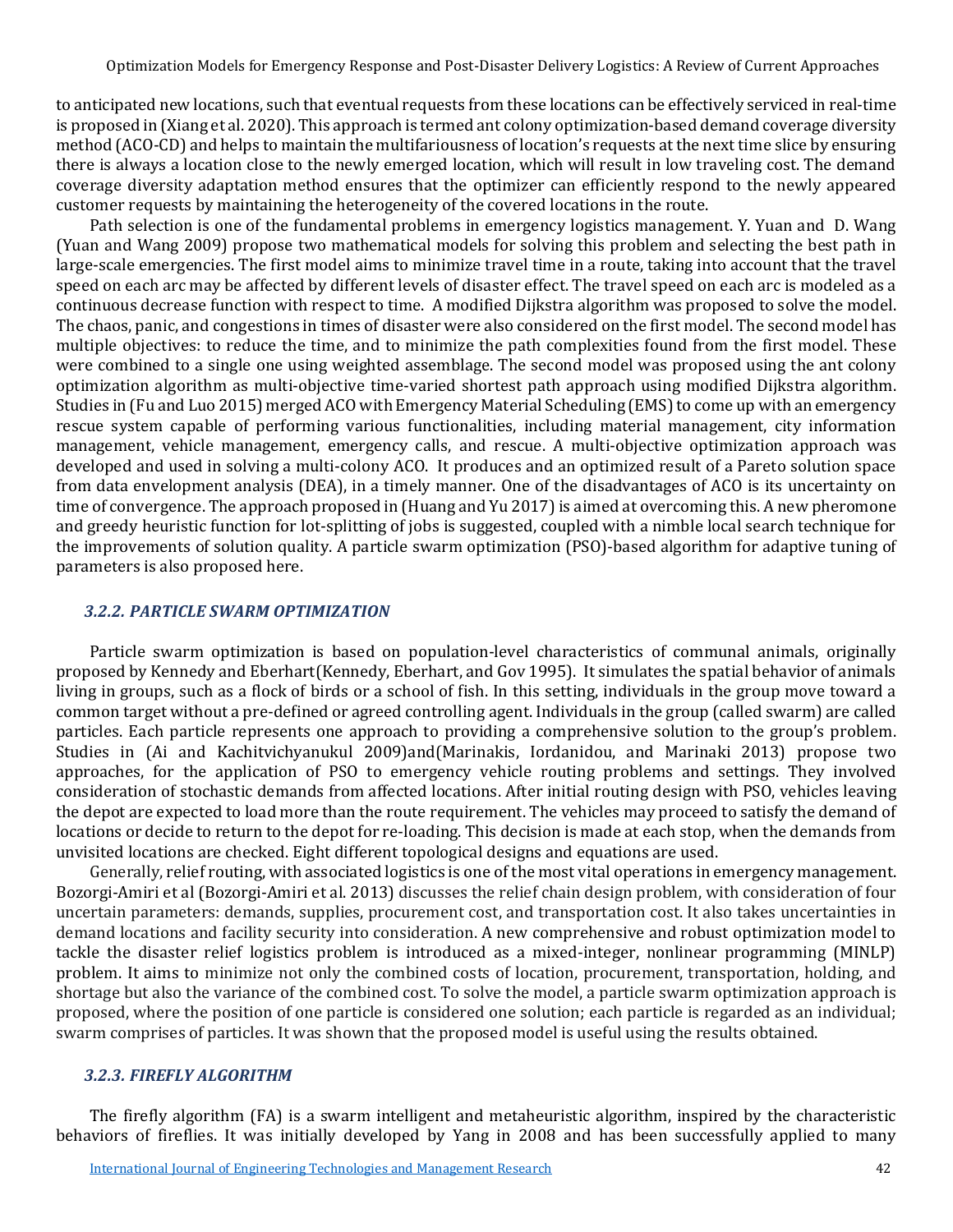continuous optimization problems. Operations of the FA are based on few principles: That Fireflies are unisexual and are attracted to other fireflies regardless of their sex. Brighter fireflies tend to attract less brighter, as fireflies' attractiveness is directly proportional to the brightness and decreases with distance. This ensures that all the fireflies move toward one with higher luminescence until the population converges to brightest one. If there is no brighter firefly, the movement is assumed to be random. The objective function of FA involves three parameters of attractiveness, randomization, and absorption. Attractiveness parameter is based on light intensity between two fireflies and defined with exponential functions. The objective function of a firefly  $i$ , which is attracted to another brighter firefly , according to studies in (Yang and Karamanoglu 2013), is determined by

$$
x_i^{t+1} = x_i^t + \beta_0 e^{-\gamma r_{ij}^2} \left( x_j^t - x_i^t \right) + \alpha x \varepsilon_i^t \tag{13}
$$

Where  $\beta_0 e^{-y r_{ij}^2}$  is the relative luminance value.  $\beta_0$  is the maximum attraction or attractive ness when distance  $r = 0$  and is generally taken as  $\beta_0 = 1$ .  $y$  is the light absorption coefficient;  $y \in [0.01, 100]$ . It determines the convergence speed and optimization effect of the algorithm.

Some approaches have been proposed, based on amended firefly algorithm. Gharib et al (Gharib et al. 2018) proposed a three-stage approach to solving relief distribution problem in damaged infrastructure situation. Two multi-objective meta-heuristic approaches were developed for implementing quick distribution of vital commodities. The algorithms are the Non-dominated Sorting Genetic Algorithm (NSGA-II), the Multi-Objective Firefly Algorithm (MOFA). A performance comparison of the two algorithms found that the MOFA converges faster to a solution and posts higher accuracy than the NSGA-II. An evolutionary discrete version of the Firefly Algorithm (EDFA) is presented in (Osaba, Carballedo, and Yang 2016) for solving emergency Vehicle Routing Problem with Time Windows (VRPTW). The technique incorporates some novel route optimization operators, capable of implementing arc exchange and route minimization. The route reduction helps in effectively managing emergency deliveries in post-disaster relief operation. Performance comparison with 56 instances of VRPTW shows the effectiveness of the proposed algorithm. An essential part of the logistic distribution in a post-disaster emergency is the timely delivery of relief aid to the people in need. A firefly algorithm-based methodology is proposed in (Pan et al. 2013) and includes the coding and design of the disturbance mechanism of elicit fireflies. The technique was applied in solving a VRPTW, with suggestions for its applications in emergency situations. A similar application of the firefly algorithm in solving the Traveling Salesman Problem is presented in (Jaradat, Matalkeh, and Diabat 2019). Modifications of the initial FA, in terms of distance function, and movement of the Fireflies are done in the study. It was used in solving the Travelling Salesman Problem and could be adapted to routing post-disaster relief aid distribution. The modified algorithm achieves an improved solution in contrast to the initial solution where the fireflies are distributed over the search space. The authors use Hamming's distance, instead of the Cartesian distance function. The firefly is represented in the form of permutation matrices for relief transportation. It reaches an optimal solution, although local, faster than the original algorithm. A more recent approach to routing of relief distribution is presented in (Jaradat, Matalkeh, and Diabat 2019). It proposes a solution to TSP using the Firefly Algorithm and a clustering technique. The approach involves three major steps of clustering the nodes, finding the optimal path in each cluster, and reconnecting the clusters. It yields a relatively better result.

#### **ARTIFICIAL IMMUNE SYSTEMS**

Artificial Immune System (AIS) is a collection of computationally intelligent, rule-based machine learning algorithms. These algorithms are inspired by the principles and processes of the immune system of some living creatures. They have been used in stimulating and unraveling the various complexities of optimization problems. Most research activities on Artificial Immune systems are centered on four variations:- negative selection algorithms; artificial immune networks; clonal selection algorithms; and Danger Theory algorithms. An AIS-based immune multi-affinity network model for solving emergency logistics problem is presented in (Hu 2010). It develops an underling architecture of emergency logistics network for managing the complex collaborative relationship among various emergency logistics components. It aims to maximize time efficiency in delivery, while reducing the cost. Studies in (Knott 1988) extended the traditional AIS algorithm for dual aircrafts path planning, applicable to any large scale disaster and emergencies. The problem considers path finding for aircrafts from different sites, and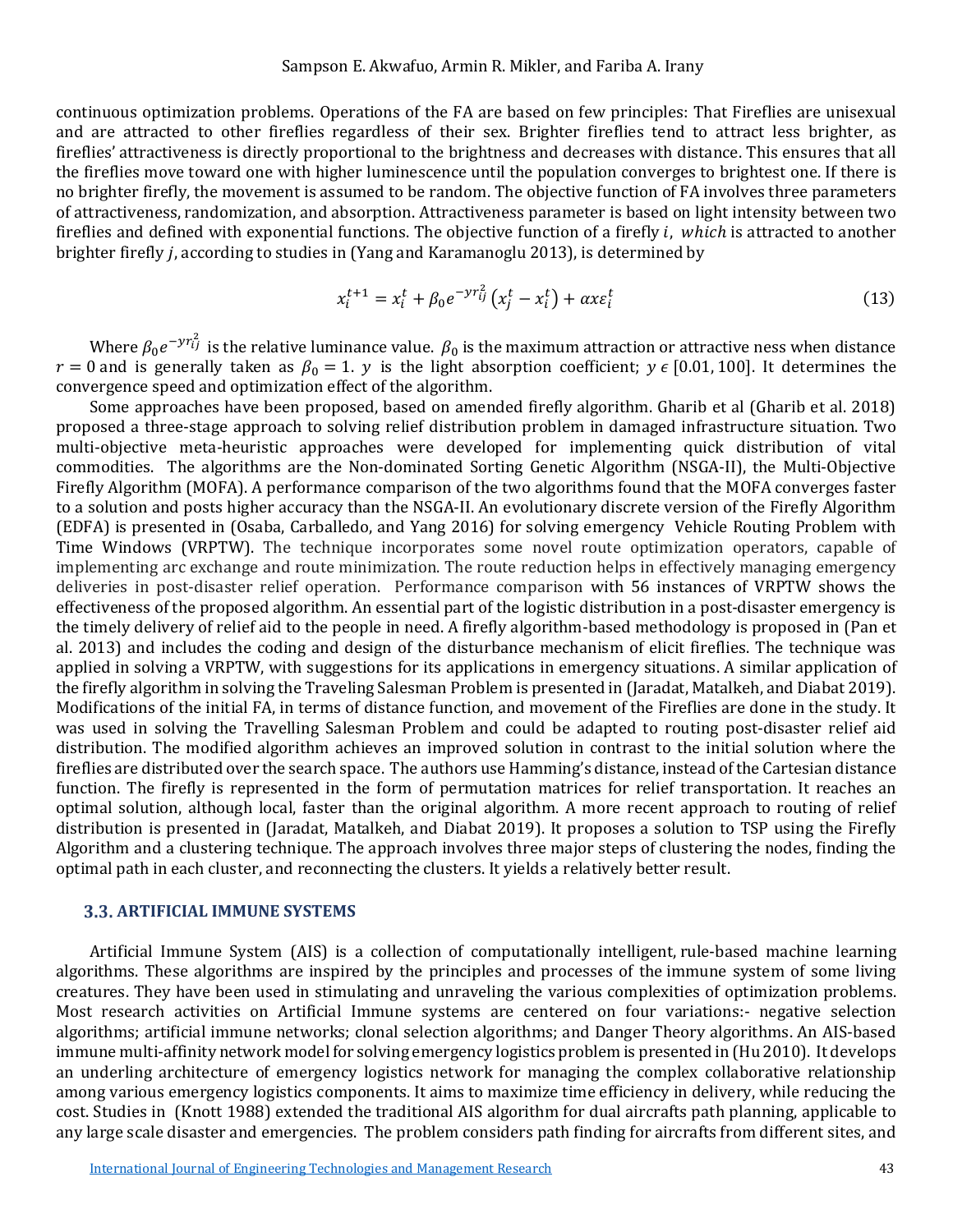ensuring they all arrive at the destination the same time. The approach defines an affinity function for evaluating the threats to different flight path, using crossover operators for diverse search, and selecting the safest. A more recent application of AIS to evacuation in disaster management is presented in (Khalid and Yusof 2015). The approach is for optimizing crowd emergency evacuation in large- scale emergencies. It considers complexities of the disasters situation and helps in solving emergency route planning problem. More research activities are therefore needed to ascertain the effectiveness of the application of AIS algorithms to emergency routing and logistics distribution during emergencies.

## **4. OTHER METAHEURISTIC APPROACHES**

Some general metaheuristic approaches have been suggested for VRP variants that have frequent applications to emergencies. Multi-Depot Vehicle Routing Problem (MDVRP) is one of these variants that is regularly used in public health emergencies. A review of the current status of MDVRP is presented by Montoya Torres et al (Montoya-Torres et al. 2015). Studies in (Alonso, Alvarez, and Beasley 2008) presents a site-dependent multi-trip metaheuristic algorithm, with tabu search. The algorithm considers some constraints on accessibility of the selected vehicle to nodes and possibility of the vehicle covering more than one route. A hybrid algorithm for MDVRP with capacity constraint was initially proposed by Contardo et al in (Contardo and Martinelli 2014) and modified by studies in(Stodola 2018). Many hybrid heuristic algorithms, however, have been developed to compute feasible solutions to the VRP, with no consideration for the quality of the solution or route improvement (Cordeau et al, Kumar and Panneerselvam, Belhaiza et al., and Escobar et al.(Cordeau and Laporte 2004; Kumar and Panneerselvam 2012; Belhaiza, M'Hallah, and Brahim 2017; Escobar et al. 2014)). A metaheuristic algorithm, based on both simulated annealing and the genetic approach, was proposed by Seidgar et al in (Seidgar et al. 2018). Some approaches combine bio-inspired algorithms with other heuristic techniques, such as studies by Yao et al(Yao et al. 2017), who applied the hybrid ACO algorithm to a seafood product delivery routing problem. A mixed-integer linear programming model, incorporating a hybridization of simulated annealing and particle swarm optimization algorithms, for allocating and scheduling rescue units in relief operations for a natural disaster is presented in (Sina, Asadi-Gangraj, and Emami 2018).

### **5. EMERGING CHALLENGES AND RESEARCH OPPORTUNITIES**

From this survey of recent research activities on the use of approximate optimization models routing of emergency deliveries, it can be found that bio-inspired and intelligent algorithms seem to provide faster and competitive alternatives to conventional algorithms for emergency vehicle routing problem. Evolutionary and genetically based algorithms are also capable of finding high-quality solutions for some set of problems. Some hybrid genetic algorithms, with other metaheuristics approaches, have been proposed and have proven to be effective in obtaining a solution, using available theoretical VRP instances. They are, however, more general in approach, and require relatively higher computational resources and planning. More real-world applications of these approaches are needed to further determine their level of reliability. There are very few real-world benchmark instances publicly available. Artificial immune systems and bio-inspired algorithms represent another promising area of research in emergency and disaster logistics management. These algorithms can be applied to the various areas of emergency planning, including maintenance of communication systems in fast-changing disaster situations. Very little research on the use of AIS and artificial intelligence-based algorithms have been conducted in the context of disaster planning and execution. Further work on this genre or its hybridization will be helpful in the dynamic routing of relief deliveries, mostly in uncertain and unreliable settings, as obtainable in LMICs.

Facility location-allocation problem during disasters is another area that has attracted considerable interest in literature. However, in most papers reviewed, it was considered as a pre-disaster planning activity only. In most developing countries, there is a greater level of reliance on international donors, whenever disasters strike or there is an outbreak of epidemics. These organizations, on arrival with the relief materials, are confronted with the issue of depot allocation-allocation for effectively delivering these relief materials to the affected population. Setting up temporary distribution centers is oftentimes needed. Incorporating depot location as part of post-disaster emergency planning will invariably improve operational efficiency and timeliness. For dynamic routing and handling of uncertainties in disaster situations, considering depot allocation as part of the post-disaster research will be most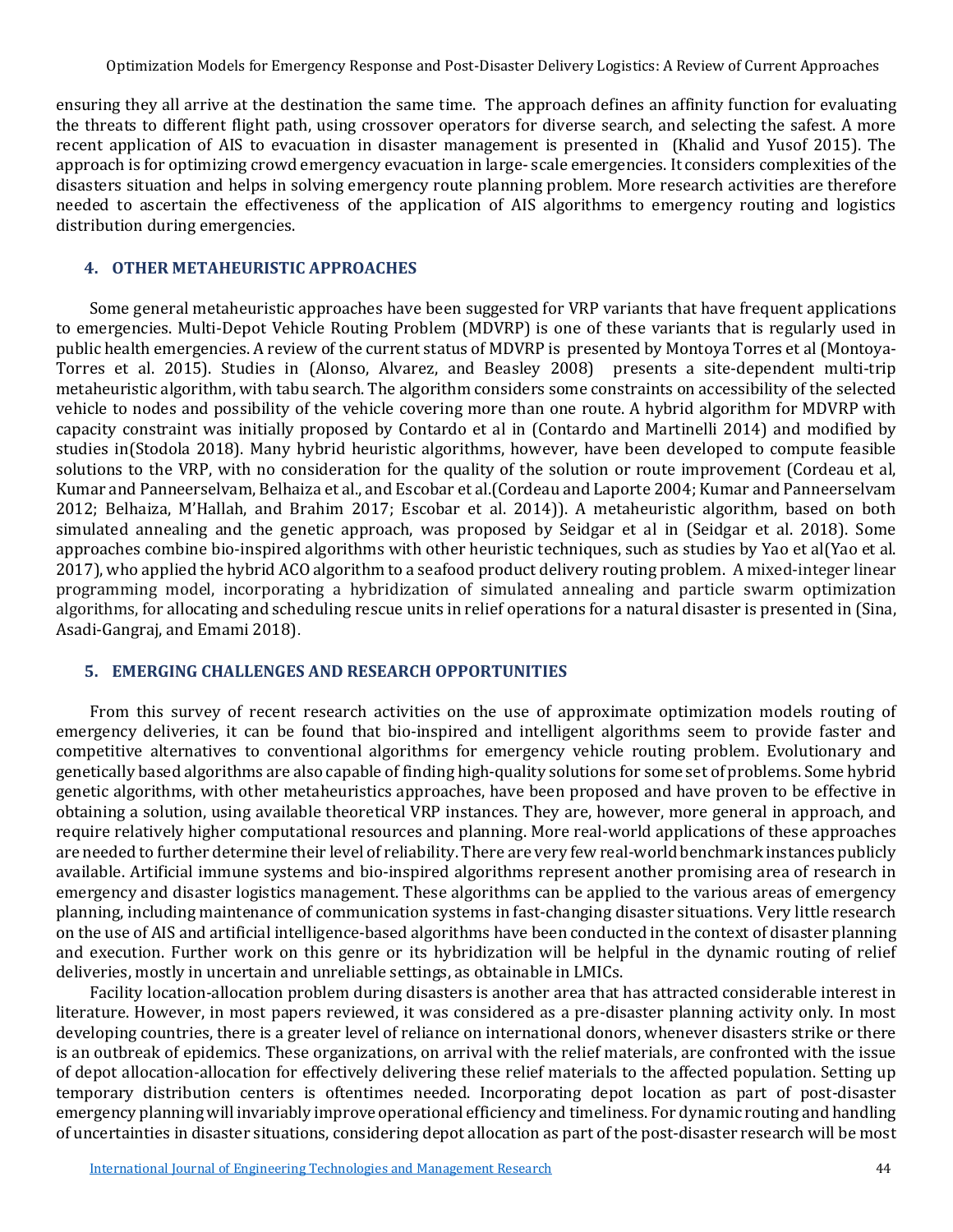helpful. Moreover, further research activities on the development of comprehensive models for emergency management in uncertain and unreliable conditions, incorporating both pre- and post-disasters planning activities are needed. These models are vital in an under-resource setting where separate and different levels of planning may not be feasible, and sources of relief materials are not certain. Moreover, having many organizations and individuals participating in the relief distribution and emergency management makes the coordination a challenging task. Some agencies, volunteers, and relief transporters may join and leave the relief network dynamically. Robust real-time optimization models that include these uncertainties, could be developed.

Additionally, interventions aimed at mitigating the effects of a disaster and emergency response activities in Low and-Middle Income Countries (LMICs) are usually very daunting and more expensive. According to recent research by an NIH Fogarty-led group, what works in High-Income Countries (HICs) most often do not work in LMICs. More in-depth research activities are required to effectively mitigate losses and efficiently manage frequentlyoccurring public health emergencies in these regions (Mowafi et al. 2019). Optimizing routing of deliveries, as part of the Emergency Care System (ECS) improvement program could greatly reduce morbidity and mortality rate during disasters in LMICs. However, detailed data on infrastructure, road network, available vehicles, and their capacities are largely absent in LMICs. Policymakers and emergency response planners have little evidence-based information to produce a robust, time-sensitive planner. There is, therefore, a dire need for comprehensive research that will produce a reference data repository, and a sample logistics delivery routing plan, using data sets that are peculiar to the region.

## **5.1. CONCLUSION**

This paper presents a review of recent optimization models for disaster and emergency logistics. These include techniques for facilities or depot location-allocation models, routes construction, and routes improvement, with emphasis on public health emergencies in under-resourced countries. Optimization models for each of these three vital areas of disaster planning and execution are surveyed, including evolutionary algorithms, bio-inspired or intelligent algorithms, and artificial immune systems. Some suggested amendments, updates, and hybridization of these algorithms were presented. It should be noted that the surveyed papers are representative of key groupings of algorithms that have direct applications in disaster situations of uncertainties as obtainable in LMICS. This limitation may affect some inferences on state-of-the-art research situations. The research gaps are identified, and suggestions for potential future research concentrations are suggested. Also, more real-world applications of these suggested approaches are required to further demonstrate their applicability to uncertain emergency situations.

### **SOURCES OF FUNDING**

None.

#### **CONFLICT OF INTEREST**

None.

#### **ACKNOWLEDGMENT**

None.

### **REFERENCES**

- [1] AbdAllah, A.M; Essam, D. L; Sarker, R.A. 2017. "On Solving Periodic Re-Optimization Dynamic Vehicle Routing Problems." Applied Soft Computing 55: 1–12.
- [2] Ai, The Jin, and Voratas Kachitvichyanukul. 2009. "Particle Swarm Optimization and Two Solution Representations for Solving the Capacitated Vehicle Routing Problem." Computers and Industrial Engineering 56 (1): 380–87. https://doi.org/10.1016/j.cie.2008.06.012.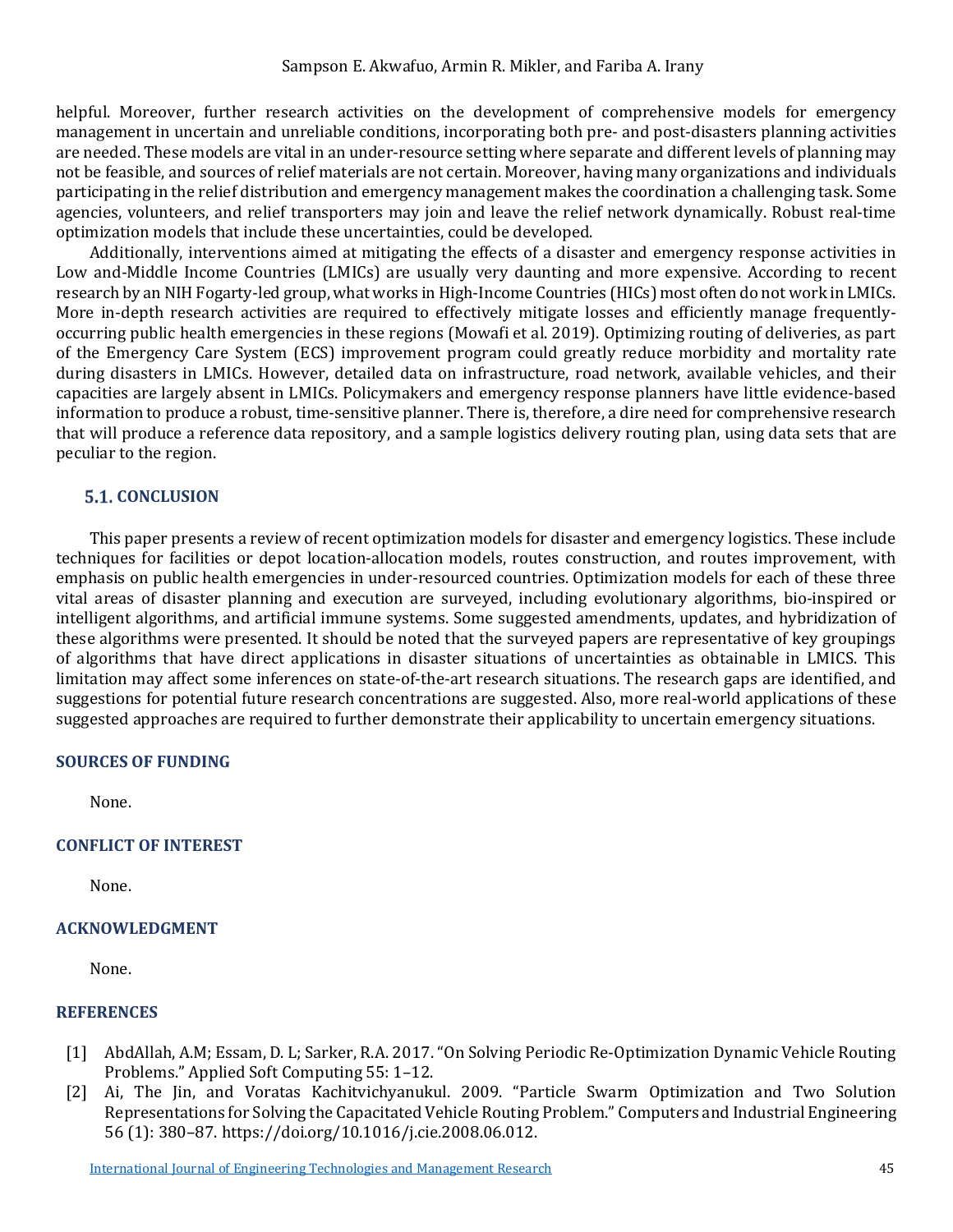- [3] Al-dahash, Hajer, Menaha Thayaparan, and Udayangani Kulatunga. 2016. "Understanding the Terminologies : Disaster "" Proceedings of the 32nd Annual ARCOM Conference 2 (September): 1239-48.
- [4] Alenezy, Eiman J. 2020. "Solving Capacitated Facility Location Problem Using Lagrangian Decomposition and Volume Algorithm." Advances in Operations Research 2020. https://doi.org/10.1155/2020/5239176.
- [5] Alonso, F., M. J. Alvarez, and J. E. Beasley. 2008. "A Tabu Search Algorithm for the Periodic Vehicle Routing Problem with Multiple Vehicle Trips and Accessibility Restrictions." Journal of the Operational Research Society 59 (7): 963–76. https://doi.org/10.1057/palgrave.jors.2602405.
- [6] Anisya, A., and Ganda Yoga Swara. 2017. "Implementation of Haversine Formula and Best First Search Method in Searching of Tsunami Evacuation Route." IOP Conference Series: Earth and Environmental Science 97 (1). https://doi.org/10.1088/1755-1315/97/1/012004.
- [7] Bagherinejad, Jafar, and Azar Niknam. 2018. "Solving the Competitive Facility Location Problem Considering the Reactions of Competitor with a Hybrid Algorithm Including Tabu Search and Exact Method." Journal of Industrial Engineering International 14 (1): 171–83. https://doi.org/10.1007/s40092-017-0216-8.
- [8] Balcik, B., and B. M. Beamon. 2008. "Facility Location in Humanitarian Relief." International Journal of Logistics Research and Applications 11 (2): 101–21. https://doi.org/10.1080/13675560701561789.
- [9] Barzinpour, Farnaz, Mohsen Saffarian, Ahmad Makoui, and Ebrahim Teimoury. 2014. "Metaheuristic Algorithm for Solving Biobjective Possibility Planning Model of Location-Allocation in Disaster Relief Logistics." Journal of Applied Mathematics 2014. https://doi.org/10.1155/2014/239868.
- [10] Belhaiza, Slim, Rym M'Hallah, and Ghassen Ben Brahim. 2017. "A New Hybrid Genetic Variable Neighborhood Search Heuristic for the Vehicle Routing Problem with Multiple Time Windows." 2017 IEEE Congress on Evolutionary Computation, CEC 2017 - Proceedings, 1319–26. https://doi.org/10.1109/CEC.2017.7969457.
- [11] Ben-Akiva, Moshe E., Song Gao, Zheng Wei, and Yang Wen. 2012. "A Dynamic Traffic Assignment Model for Highly Congested Urban Networks." Transportation Research Part C: Emerging Technologies 24: 62–82. https://doi.org/10.1016/j.trc.2012.02.006.
- [12] Boloori Arabani, Alireza, and Reza Zanjirani Farahani. 2013. "Facility Location Dynamics: An Overview of Classifications and Applications." Computers and Industrial Engineering 62 (1): 408–20. https://doi.org/10.1016/j.cie.2011.09.018.
- [13] Bonabeau, E; Dorigo, M; Theraulaz, G. 2000. "Inspiration for Optimization from Social Insect Behaviour." Nature 406 (6791): 38–43.
- [14] Boonmee, Chawis, Mikiharu Arimura, and Takumi Asada. 2017. "Facility Location Optimization Model for Emergency Humanitarian Logistics." International Journal of Disaster Risk Reduction 24 (September): 485– 98. https://doi.org/10.1016/J.IJDRR.2017.01.017.
- [15] Bozorgi-Amiri, Ali, M.S Jabal-Ameli, Mahdi Heydari, and Mehdi Alinaghian. 2013. "A Modified Particle Swarm Optimization for Disaster Relief Logistics under Uncertain Environment." International Journal of Advanced Manufacturing Technology 60: 357–371.
- [16] Campbell, Ann Melissa, Dieter Vandenbussche, and William Hermann. 2010. "Routing for Relief Efforts." Transportation Science 42 (2): 127–45. https://doi.org/10.1287/trsc.1070.0209.
- [17] Caunhye, Aakil M., Xiaofeng Nie, and Shaligram Pokharel. 2012. "Optimization Models in Emergency Logistics:<br>A Literature Review." Socio-Economic Planning Sciences 46 (1): 4–13. A Literature Review." Socio-Economic Planning Sciences 46 (1): 4–13. https://doi.org/10.1016/j.seps.2011.04.004.
- [18] Center for Disease Control and Prevention (CDC): Emergency Preparedness Report. 2016. "Receiving, Distributing, and Dispensing Strategic National Stockpile Assets." Washington DC. https://www.orau.gov/sns/v11/ReceivingDistributingDispensingSNSAssets\_V11.pdf.
- [19] Chen, Huey Kuo, Che Fu Hsueh, and Mei Shiang Chang. 2006. "The Real-Time Time-Dependent Vehicle Routing Problem." Transportation Research Part E: Logistics and Transportation Review 42 (5): 383–408. https://doi.org/10.1016/j.tre.2005.01.003.
- [20] Church, R. Velle, C. R. 1974. "The Maximum Covering Location Problem." Pap. Sci 32: 101–18.
- [21] Contardo, Claudio, and Rafael Martinelli. 2014. "A New Exact Algorithm for the Multi-Depot Vehicle Routing Problem under Capacity and Route Length Constraints." Discrete Optimization 12 (May): 129–46. https://doi.org/10.1016/J.DISOPT.2014.03.001.
- [22] Cordeau, Jean-Franc ßois, and Gilbert Laporte. 2004. "A Tabu Search Heuristic for the Static Multi-Vehicle Diala-Ride Problem." Transportation Research Part B 37 37: 579–94. https://doi.org/10.1016/S0191- 2615(02)00045-0.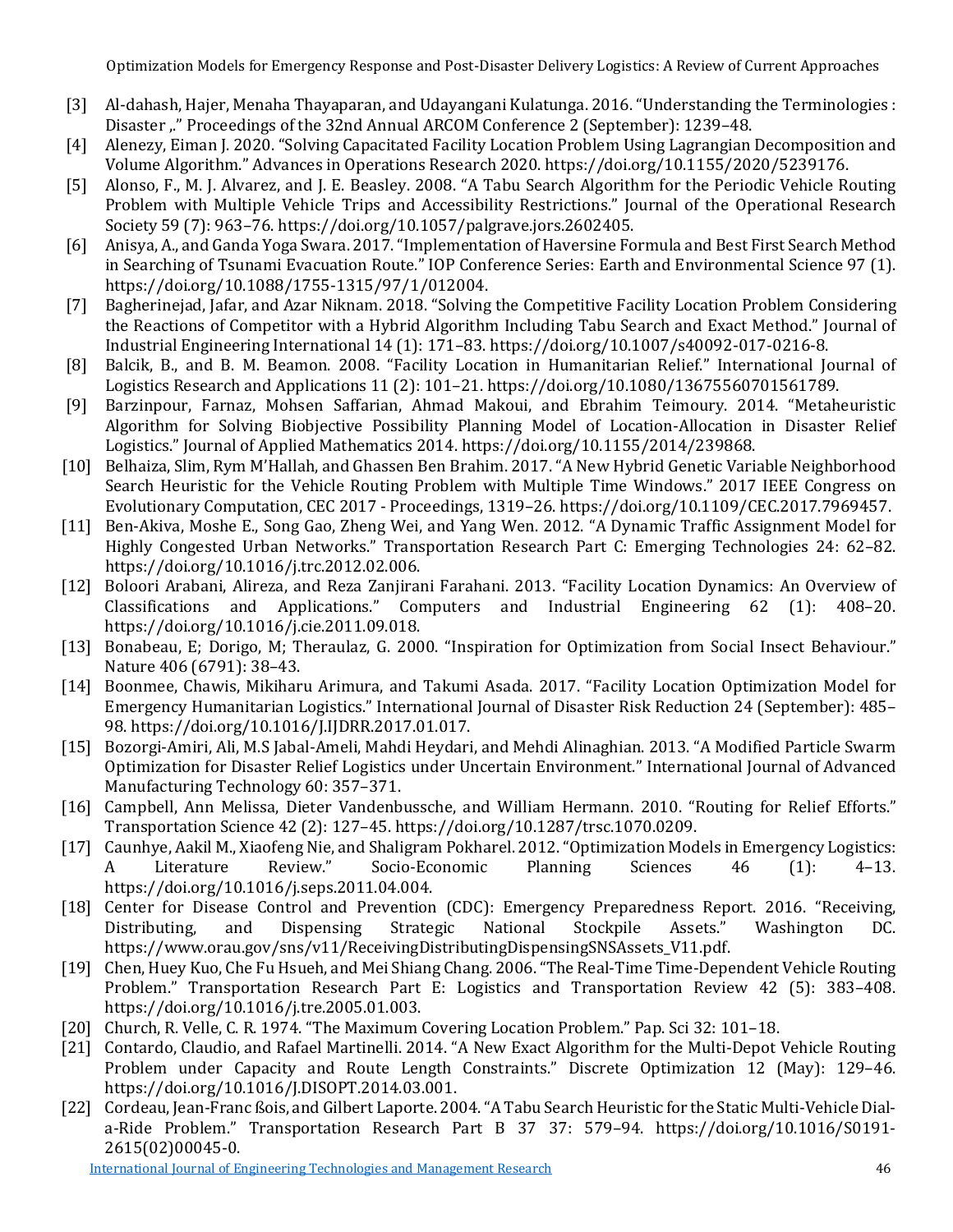- [23] Dantzig, G B, and J H Ramser. 1959. "The Truck Dispatching Problem." Management Science Series 6 (1): 80– 91. https://andresjaquep.files.wordpress.com/2008/10/2627477-clasico-dantzig.pdf.
- [24] Escobar, John Willmer, Rodrigo Linfati, Paolo Toth, and Maria G. Baldoquin. 2014. "A Hybrid Granular Tabu Search Algorithm for the Multi-Depot Vehicle Routing Problem." Journal of Heuristics 20 (5): 483–509. https://doi.org/10.1007/s10732-014-9247-0.
- [25] Ferrer, José M., M. Teresa Ortuño, and Gregorio Tirado. 2020. "A New Ant Colony-Based Methodology for Disaster Relief." Mathematics 8 (4): 1–23. https://doi.org/10.3390/math8040518.
- [26] Fu, Z., and D Luo. 2015. "The Logistics Distribution Route Research of Ant Colony Algorithm." Computer Knowledge and Technology 269 (2): 501–15.
- [27] Gai, Wen Mei, Zhong An Jiang, Yun Feng Deng, Jing Li, and Yan Du. 2015. "Multiobjective Route Planning Model and Algorithm for Emergency Management." Mathematical Problems in Engineering 2015. https://doi.org/10.1155/2015/565403.
- [28] Gao, S; Wang, Y; Cheng, J; Inazumi, Y; Tang, Z. 2017. "Ant Colony Optimization with Clustering for Solving the Dynamic Location Routing Problem." Pplied Mathematics and Computation 285: 149–73.
- [29] Gharib, Z, A Bozorgi-Amiri, R Tavakkoli-Moghaddam, and E Najaa. 2018. "A Cluster-Based Emergency Vehicle Routing Problem in Disaster with Reliability." Scientia Iranica E 25 https://doi.org/10.24200/sci.2017.4450.
- [30] Han, Chuan Feng, and Chao Zhang. 2009. "Genetic Algorithm for Solving Problems in Emergency Management." 5th International Conference on Natural Computation, ICNC 2009 4 (September 2009): 259– 64. https://doi.org/10.1109/ICNC.2009.333.
- [31] Han, Yunjun, Xiaohong Guan, and Leyuan Shi. 2011. "Optimization Based Method for Supply Location Selection and Routing in Large-Scale Emergency Material Delivery." IEEE Transactions on Automation Science and Engineering 8 (4): 683–93. https://doi.org/10.1109/TASE.2011.2159838.
- [32] Hsueh, Che-Fu, Huey-Kuo Chen, and Huey-Wen Chou. 2008. "Dynamic Vehicle Routing for Relief Logistics in Natural Disasters." In Vehicle Routing Problem. InTech. https://doi.org/10.5772/5641.
- [33] Hu, Zhi-Hua. 2010. "A Network for Emergency Logistics Management Inspired by Immune Multi-Affinity Model." In 2009 International Conference on Information Management, Innovation Management and Industrial Engineering, 22–25. https://doi.org/10.1109/ICIII.2009.467.
- [34] Huang, Rong Hwa, and Tung Han Yu. 2017. "An Effective Ant Colony Optimization Algorithm for Multi-Objective Job-Shop Scheduling with Equal-Size Lot-Splitting." Applied Soft Computing Journal 57: 642–56. https://doi.org/10.1016/j.asoc.2017.04.062.
- [35] Hvattum, Lars Magnus, Arne Løkketangen, and Gilbert Laporte. 2007. "A Branch-and-Regret Heuristic for<br>Stochastic and Dynamic Vehicle Routing Problems." Networks 49 (4): 330–40. Stochastic and Dynamic Vehicle Routing Problems." Networks 49 (4): 330–40. https://doi.org/10.1002/net.20182.
- [36] Jaradat, Ameera;, Bara'ah; Matalkeh, and Waed Diabat. 2019. "Solving Traveling Salesman Problem Using Firefly Algorithm." In 2019 IEEE Jordan International Joint Conference on Electrical Engineering and Information Technology (JEEIT).
- [37] Jotshi, Arun, Qiang Gong, and Rajan Batta. 2009. "Dispatching and Routing of Emergency Vehicles in Disaster<br>Mitigation Using Data Fusion." Socio-Economic Planning Sciences 43 (1): 1–24. Mitigation Using Data Fusion." Socio-Economic Planning Sciences 43 (1): 1–24. https://doi.org/10.1016/j.seps.2008.02.005.
- [38] Keim, Mark E. 2008. "Building Human Resilience. The Role of Public Health Preparedness and Response As an Adaptation to Climate Change." American Journal of Preventive Medicine 35 (5): 508–16. https://doi.org/10.1016/j.amepre.2008.08.022.
- [39] Kennedy, James, Russell Eberhart, and Bls Gov. 1995. "Particle Swarm Optimization." In Proceedings of 1995 IEEE International Conference on Neural Networks, 1942–1948.
- [40] Khalid, Mohd Nor Akmal, and Umi Kalsom Yusof. 2015. "An Artificial Immune Approach for Optimizing Crowd Emergency Evacuation Route Planning Problem." ICAART 2015 - 7th International Conference on Agents and Artificial Intelligence, Proceedings 2 (August): 503–8. https://doi.org/10.5220/0005275305030508.
- [41] Knott, R. P. 1988. "Vehicle Scheduling for Emergency Relief Management: A Knowledge-Based Approach." Disasters 12 (4): 285–93. https://doi.org/10.1111/j.1467-7717.1988.tb00678.x.
- [42] Kumar, Suresh Nanda, and Ramasamy Panneerselvam. 2012. "A Survey on the Vehicle Routing Problem and Its Variants." Intelligent Information Management 04 (03): 66–74. https://doi.org/10.4236/iim.2012.43010.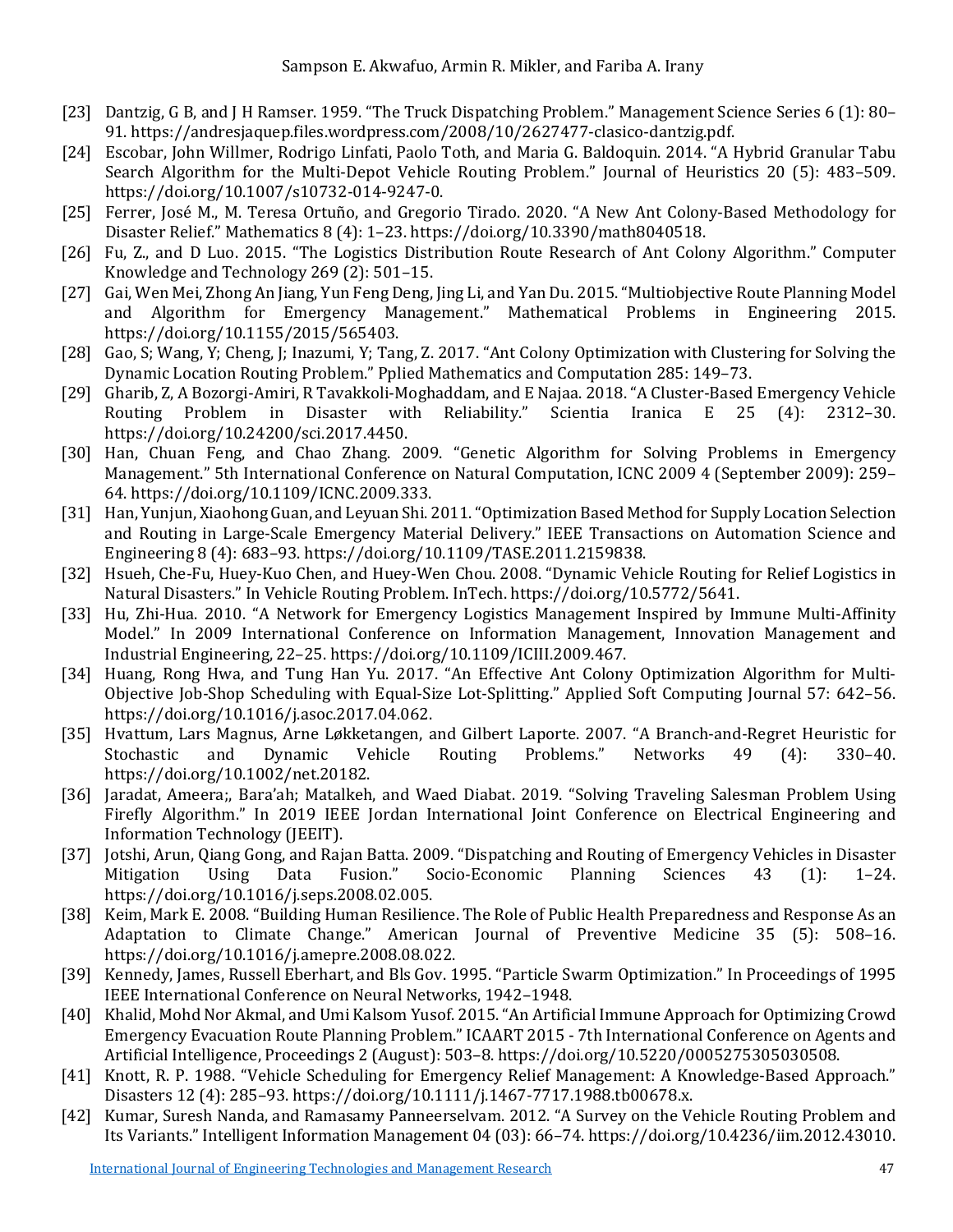- [43] Li, Xia, and Anthony Gar On Yeh. 2006. "Integration of Genetic Algorithms and GIS for Optimal Location International Journal of Geographical https://doi.org/10.1080/13658810500032388.
- [44] Li, Ziyao. 2010. "Improved Ant Colony Optimization for Emergency Rescue VRP Based on Matlab." ICCASM 2010 - 2010 International Conference on Computer Application and System Modeling, Proceedings 14 (Iccasm): V14-497-V14-499. https://doi.org/10.1109/ICCASM.2010.5622143.
- [45] Lin, Yeh-Hung;, Rajan Batta, and Peter Rogerson. 2012. "A Logistics Model for Emergency Supply of Critical Items in the Aftermath of a Disaster." Socio-Economic Planning Sciences 45 (4): 132–45.
- [46] Ma, Yongjie, Tian Ye, and Wenjing Hou. 2011. "Dynamic Path Optimization of Emergency Transport Based on Hierarchical Genetic Algorithm." Advances in Swarm Intelligence, 445–52.
- [47] Mangla, Monika;, Rakhi; Akhare, and Smita Sanjay. 2015. "Implementing Genetic Algorithm to Solve Facility Location Problem." Mathematica.
- [48] Marinakis, Yannis, Georgia Roumbini Iordanidou, and Magdalene Marinaki. 2013. "Particle Swarm Optimization for the Vehicle Routing Problem with Stochastic Demands." Applied Soft Computing Journal 13 (4): 1693–1704. https://doi.org/10.1016/j.asoc.2013.01.007.
- [49] Mete, Huseyin Onur Zelda B. Zabinsky. 2010. "Stochastic Optimization of Medical Supply Location and Distribution in Disaster Management." International Journal of Production Economics 1 (126): 78–84.
- [50] Montoya-Torres, Jairo R., Julián López Franco, Santiago Nieto Isaza, Heriberto Felizzola Jiménez, and Nilson Herazo-Padilla. 2015. "A Literature Review on the Vehicle Routing Problem with Multiple Depots." Computers and Industrial Engineering 79: 115–27. https://doi.org/10.1016/j.cie.2014.10.029.
- [51] Mowafi, Hani, Christine Ngaruiya, Gerard O'Reilly, Olive Kobusingye, and Vikas Kapil. 2019. "Emergency Care Surveillance and Emergency Care Registries in Low-Income and Middle-Income Countries: Conceptual Challenges and Future Directions for Research Analysis." BMJ Global Health 4: 1442. https://doi.org/10.1136/bmjgh-2019-001442.
- [52] ogunwolu, L;Sosimi, VA. 2018. "Optimal Routing for Automated Emergency Vehicle Response for Incident Intervention." Journal of Applied Sciences and Environmental Management 22 (5): 749–54. https://www.ajol.info/index.php/jasem/article/view/172696/162093.
- [53] Osaba, Eneko, Roberto Carballedo, and Xin-she Yang. 2016. "An Evolutionary Discrete Firefly Algorithm with Novel Operators for Solving the Vehicle Routing Problem with Time Windows" 637 (February 2018): 1–20. https://doi.org/10.1007/978-3-319-30235-5.
- [54] Pan, Fengshan, Chunming Ye, Kefeng Wang, and Jiangbo Cao. 2013. "Research on the Vehicle Routing Problem with Time Windows Using Firefly Algorithm." Journal of Computers (Finland) 8 (9): 2256–61. https://doi.org/10.4304/jcp.8.9.2256-2261.
- [55] Pichpibul, Tantikorn, and Ruengsak Kawtummachai. 2013. "A Heuristic Approach Based on Clarke-Wright World Journal https://doi.org/10.1155/2013/874349.
- [56] Pillac, Victor, Michel Gendreau, Christelle Guéret, Andrés L Medaglia, Christelle Gú, and Andrés L Medaglia. 2013. "A Review of Dynamic Vehicle Routing Problems." European Journal of Operational Research 225 (1): 1–11. https://doi.org/10.1016/j.ejor.2012.08.015ï.
- [57] Prasanth, R S S, and Hans Raj Kandikonda. 2015. "Using Bio-Inspired Algorithm" 116 (September): 663–69.
- [58] Psaraftis, Harilaos N. 1980. "Dynamic Programming Solution To the Single Vehicle Many-To-Many Immediate Request Dial-a-Ride Problem." Transportation Science 14 (2): 130–54. https://doi.org/10.1287/trsc.14.2.130.
- [59] Radianti, Jaziar, Ole Christoffer Granmo, Parvaneh Sarshar, Morten Goodwin, Julie Dugdale, and Jose J. Gonzalez. 2014. "A Spatio-Temporal Probabilistic Model of Hazard- and Crowd Dynamics for Evacuation Planning in Disasters." Applied Intelligence 42 (1): 3–23. https://doi.org/10.1007/s10489-014-0583-4.
- [60] Rawls, Carmen G., and Mark A. Turnquist. 2010. "Pre-Positioning of Emergency Supplies for Disaster Response." Transportation Research Part B: Methodological 44 (4): 521–34. https://doi.org/10.1016/j.trb.2009.08.003.
- [61] Ritchie, H; Roser, Max. 2019. "Natural Disasters Our World in Data." The B.E. Journal of Economic Analysis & Policy 8 (1). https://doi.org/10.2202/1935-1682.1903.
- [International Journal of Engineering Technologies and Management Research](https://www.granthaalayahpublication.org/ijetmr-ojms/index.php/ijetmr) 48 [62] Seidgar, Hany, Mehrdad Ezzati, Morteza Kiani, and Reza Tavakkoli-moghaddam. 2018. "An Efficient Genetic Algorithm For Two-Stage Hybrid Flow Shop Scheduling With Preemption And Sequence Dependent Setup